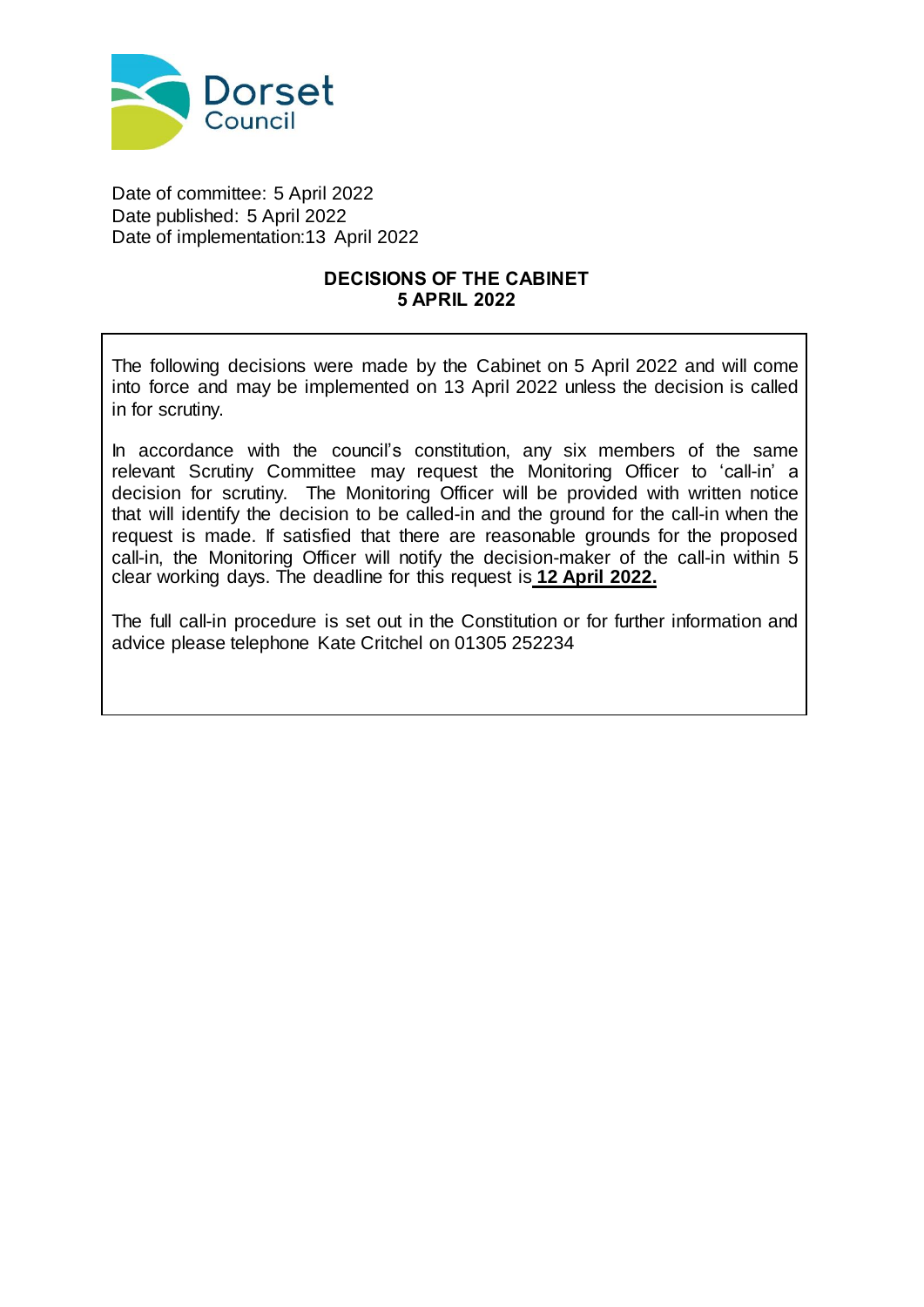# **6 COUNCIL PLAN PERFORMANCE: JANUARY - MARCH 2022**

## **Decision**

That the progress against the council plan priorities for the period January – March 2022 be noted.

## **Reason to note and receive the report**

To ensure progress towards the Council Plan is measured and monitored.

# **7 LYME REGIS ENVIRONMENTAL IMPROVEMENT SCHEME PHASE 5 OUTLINE BUSINESS CASE**

# **Decision**

- (a) That the Lyme Regis Environmental Improvement Scheme Phase 5 Outline Business Case as set out at Appendix A, be agreed.
- (b) That Cabinet authorises the submission of the Outline Business Case to the Environment Agency's National Project Assurance Board.
- (c) That Cabinet authorises the use of allocated S106 derived funds as contributions toward the scheme construction costs.
- (d) That Cabinet authorises officers to progress the scheme to its completion, including construction, pending necessary expenditure approvals.

## **Reason for the decision**

As owner and coast protection authority, the Council is responsible for maintenance and repair of the Grade 1 Listed Cobb harbour structures to an appropriate standard. This project will provide coastal protection to 37 properties as well as maintain the recreational and heritage value of Lyme Bay, and continued operation of Lyme Regis Harbour.

# **8 YETMINSTER AND RYME INTRINSECA NEIGHBOURHOOD PLAN 2017-2036**

## **Decision**

- (a) That the Council makes the Yetminster & Ryme Intrinseca Neighbourhood Plan 2017 - 2036 (as set out in Appendix A) part of the statutory development plan for the Yetminster & Ryme Intrinseca Neighbourhood Area.
- (b) That the Council offers its congratulations to the Parish Council and members of the Neighbourhood Plan Group in producing a successful neighbourhood plan.

## **Reason for the decision**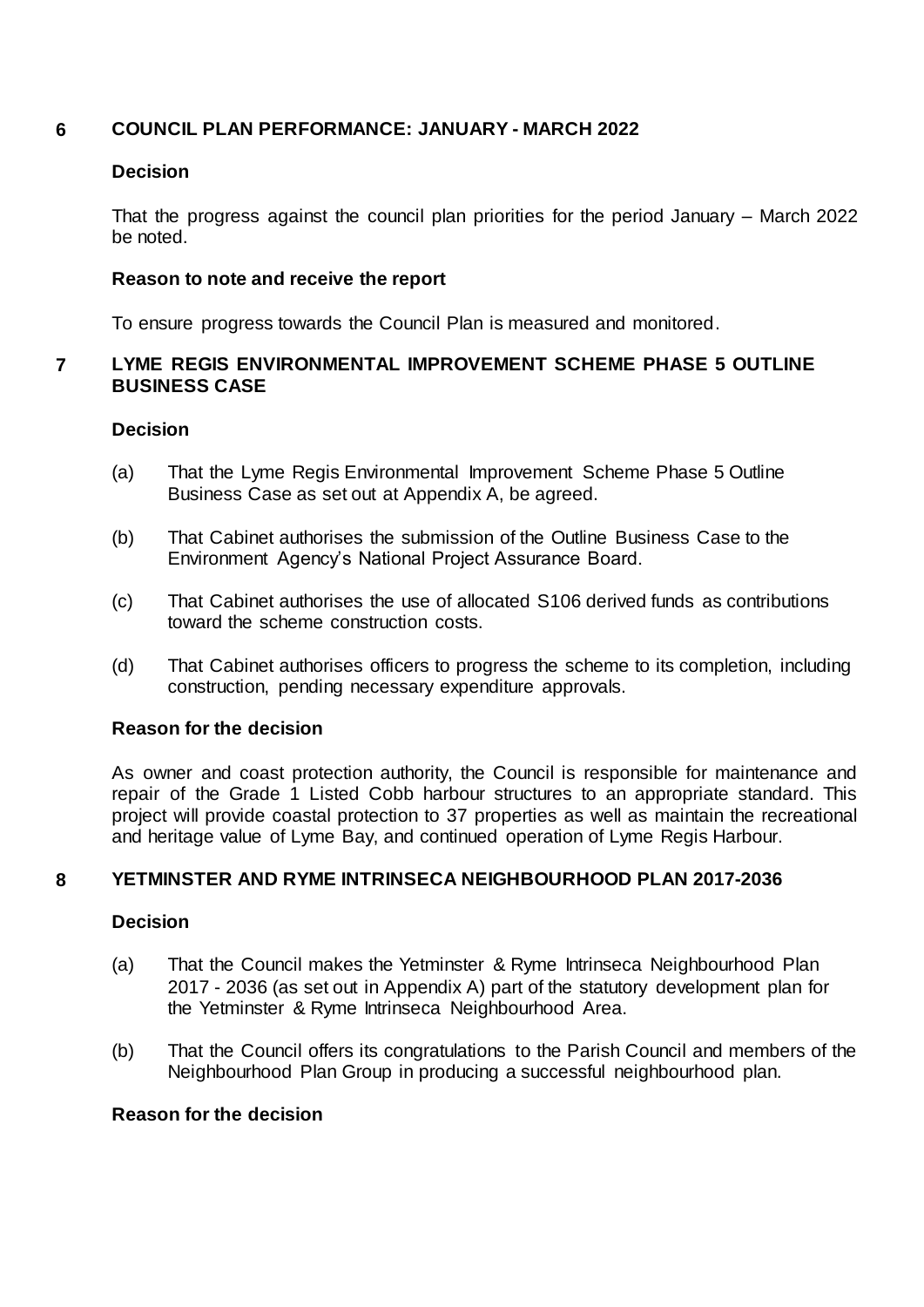To formally make the Yetminster & Ryme Intrinseca Neighbourhood Plan 2017 - 2036 part of the statutory development plan for the Yetminster & Ryme Intrinseca Neighbourhood Area.

### **9 OFFICER DELEGATED AUTHORITY TO AGREE TELECOMS OPERATORS ACCESS AGREEMENTS**

## **Decision**

That Cabinet:

- (a) Agrees a delegated decision route to grant access requests for telecoms infrastructure across, on or under council-owned land for a nominal value (eg £1), where the installation of the infrastructure is to directly benefit Dorset Council, or where the installation is delivered with public subsidy.
- (b) Delegates the decision to discount the relevant land charges to the Portfolio Holder for Economic Growth, Assets and Property in consultation with the Executive Director of Place, and the Corporate Director for Digital and Change.

## **Reason for decision**

To facilitate removing impediments and bottlenecks and in agreeing access to Dorset Council land and property for broadband delivery and recording a delegated decision.

# **10 ESTABLISHMENT OF A SHAREHOLDER COMMITTEE FOR THE DORSET CENTRE OF EXCELLENCE**

# **Decision**

- (a) That an executive committee of the Executive be established, to be known as 'The Shareholder Committee for the Dorset Centre of Excellence'.
- (b) That 5 members of the Executive be appointed to the Shareholder Committee.
- (c) That the Terms of Reference for the Shareholder Committee be approved.
- (d) That delegated authority be given to the Shareholder Committee within the scope of its terms of reference, including strategic oversight and Council Consent decisions.

## **Reason for the decision**

To establish formal governance arrangements for the performance of the Council's shareholder function for the Dorset Centre of Excellence.

## **11 SELF- EVALUATION OF CHILDREN'S SERVICES**

## **Decision**

That the Annual Self Evaluation of Children's Services be received and noted.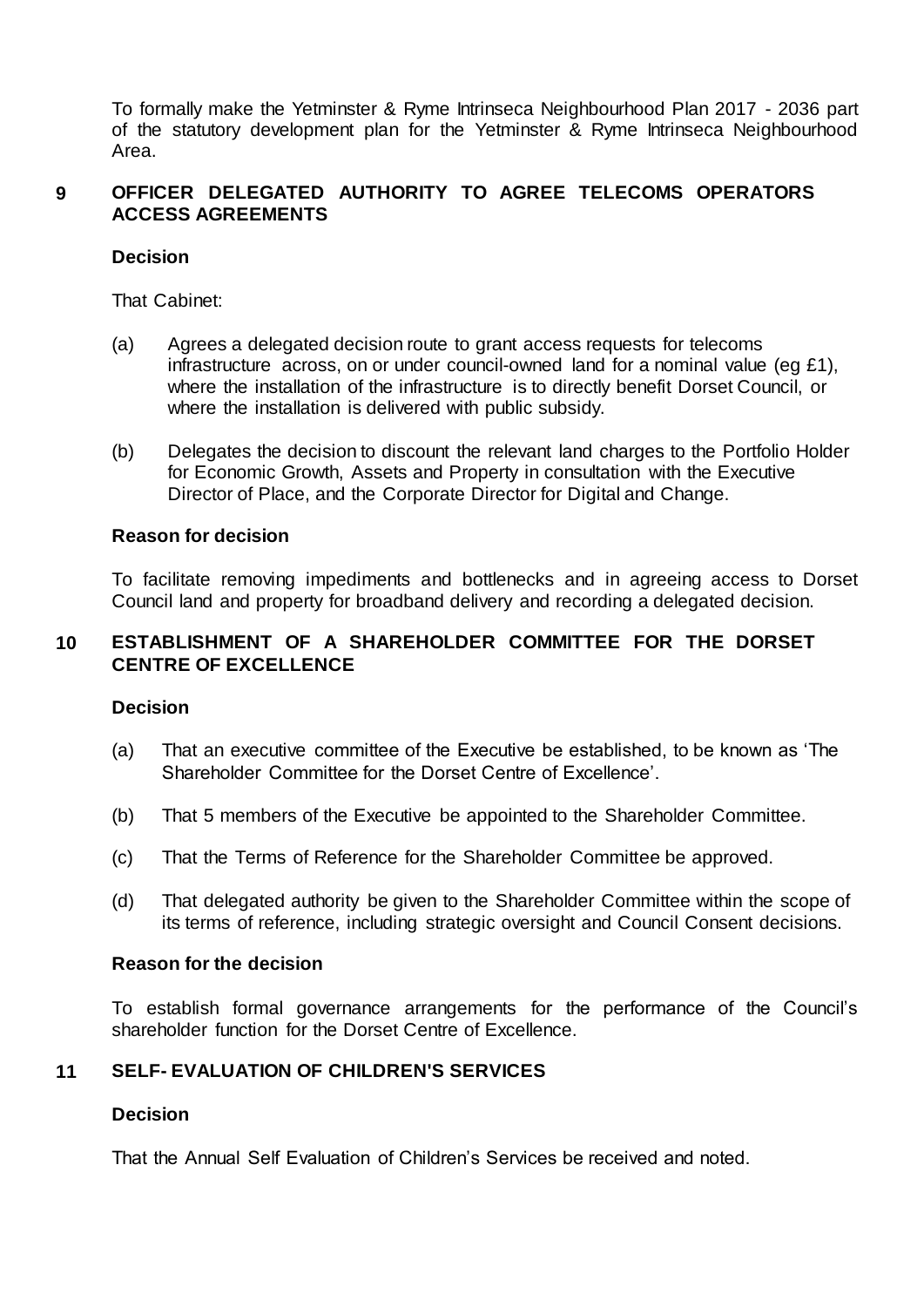### **Reason to note and receive the report**

The requirement to produce an Annual Self Evaluation is part of the Ofsted Inspection Framework of Children's Services.

### **12 CONSULTATION REPORT FOR ANTI-SOCIAL BEHAVIOUR RELATED PUBLIC SPACES PROTECTION ORDERS**

### **Decision**

That the Anti-social Behaviour related Public Spaces Protection Orders for the following parts of the Dorset Council area, be approved:

Bridport, Dorchester, Lyme Regis, Portland, West Bay, Weymouth, Dorset Beaches and Dorset Open Land.

### **Reason for the decision**

To comply with legislative requirements for the making of Public Spaces Protection Orders.

To ensure openness and transparency in the Council's decision making by taking appropriate account of the results of the public consultation.

To ensure that those persons affected by anti-social behaviour are afforded the protection provided by such Orders.

### **13 DORSET EDUCATION BOARD**

#### **Decision**

That the creation of a new Education Board for Dorset be approved.

#### **Reason for the decision**

The establishment of an Education Board for Dorset will retain the strength of partnership working through the pandemic and mobilise our partnership to deliver the opportunities and tackle the challenges of the education system in Dorset.

### **14 CHILDREN'S COMMISSIONING STRATEGY**

#### **Decision**

That the 5-year Commissioning Strategy be approved and the intended approach be adopted.

### **Reason for the decision**

Effective strategic commissioning is the main way to understand, plan and deliver better outcomes for residents. The strategy sets the direction for commissioning activity that will support the council's strategic aims to improve the well-being of children in Dorset over the next five years.

#### **15 SAFEGUARDING FAMILIES TOGETHER: NEW MODEL**